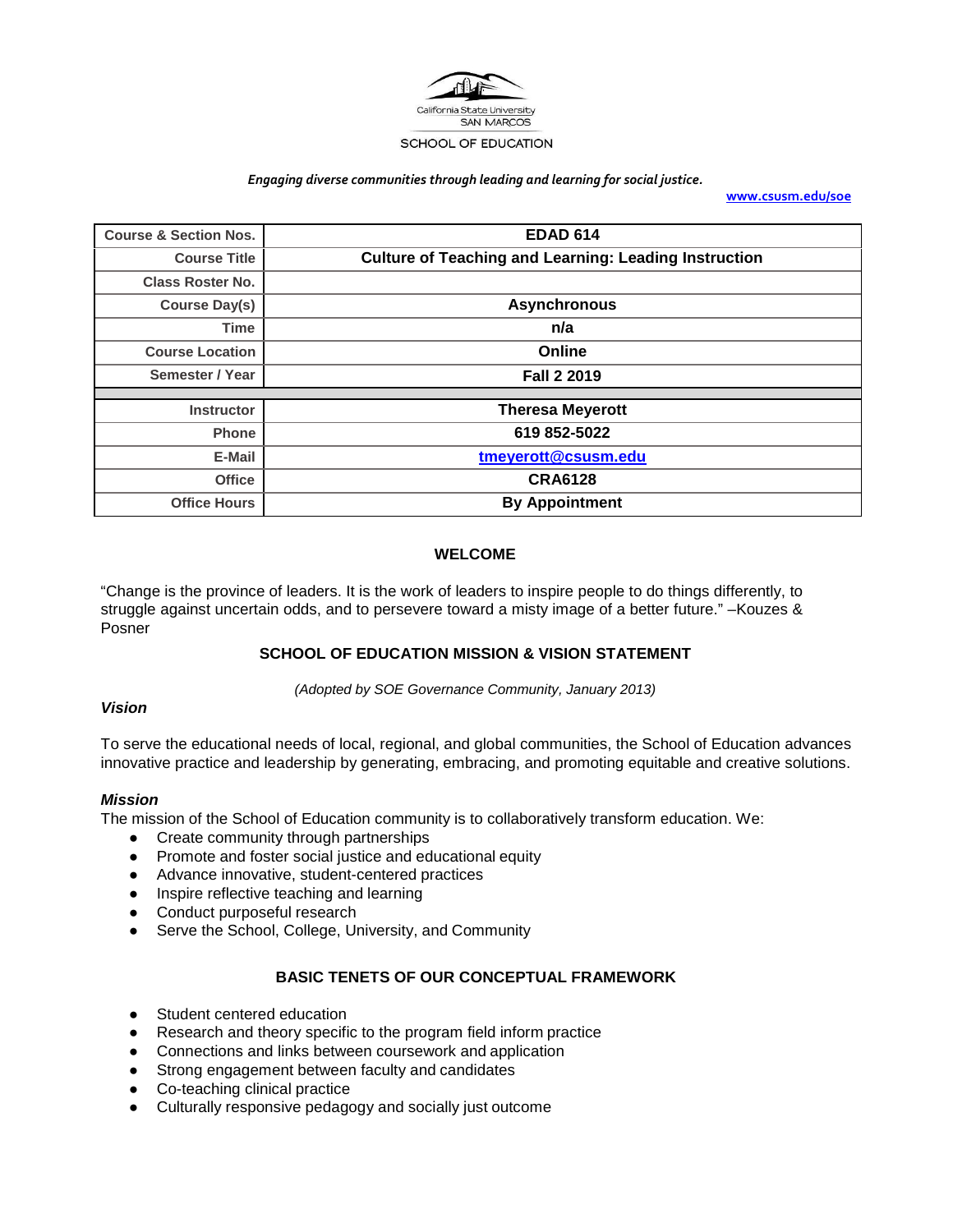# **Table of Contents**

| Course Objectives and the California Administrator Performance Expectation (CAPE) 2017 3 |  |
|------------------------------------------------------------------------------------------|--|
|                                                                                          |  |
|                                                                                          |  |
|                                                                                          |  |
|                                                                                          |  |
|                                                                                          |  |
|                                                                                          |  |
|                                                                                          |  |
|                                                                                          |  |
|                                                                                          |  |
|                                                                                          |  |
| 7                                                                                        |  |
|                                                                                          |  |
|                                                                                          |  |
|                                                                                          |  |
|                                                                                          |  |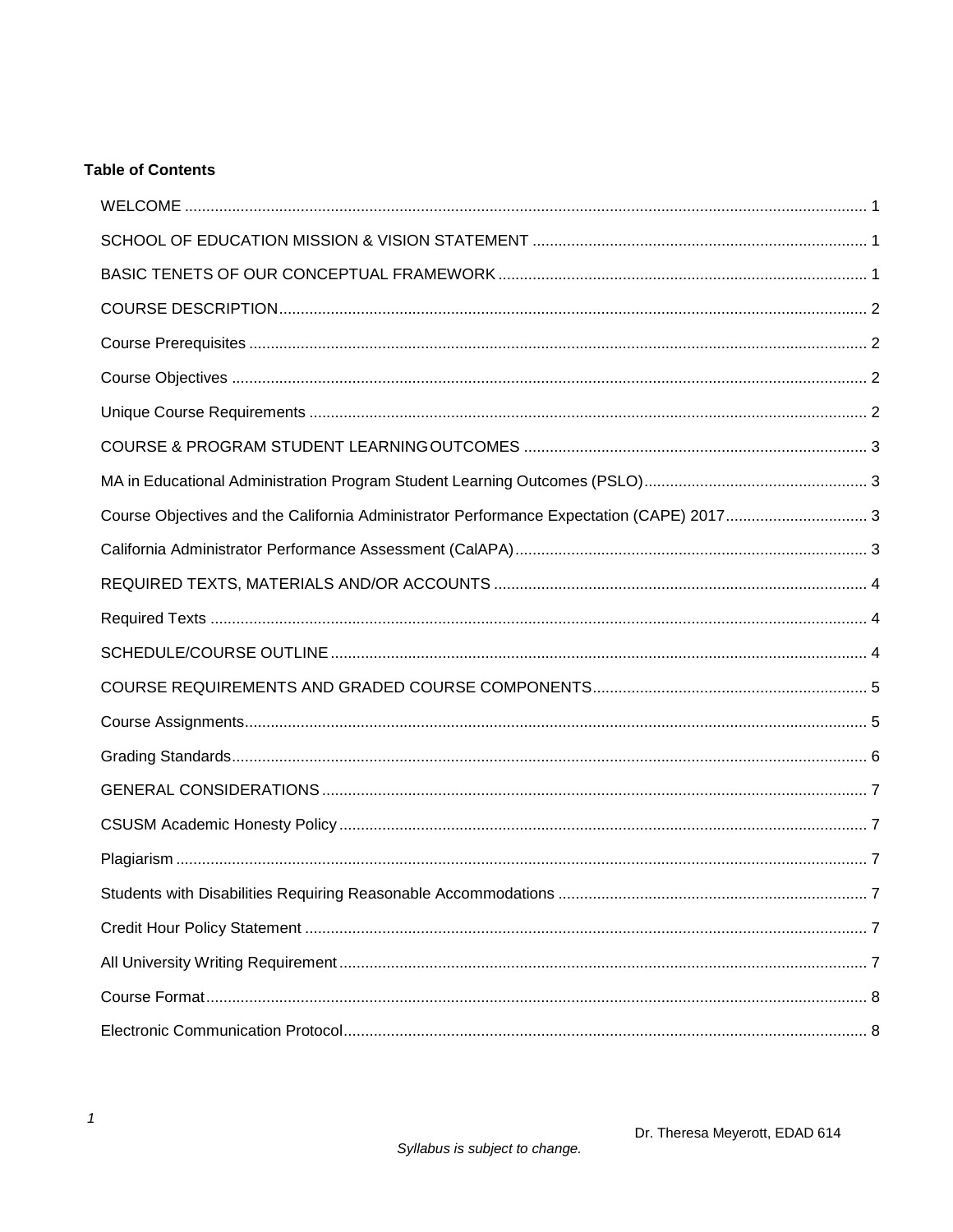## **COURSE DESCRIPTION**

<span id="page-2-0"></span>Leading Instruction addresses California student academic content and curriculum standards; research-based instructional and assessment practices; and the candidate's ability to assess classroom instruction and provide focused, constructive feedback to teachers. Develops candidates' knowledge of how to integrate creativity, collaboration, communication and critical thinking skills with the content standards. Provides multiple opportunities for each candidate to learn, practice, and reflect on instructional leadership.

## <span id="page-2-1"></span>**Course Prerequisites**

Admission to CSUSM MA.ED Program.

## <span id="page-2-2"></span>**Course Objectives**

Student Learning Outcomes (SLOs) Upon successful completion of this course, program candidates will be able to:

KNOWLEDGE

- Develop and refine their personal vision of education and instruction through multiple opportunities to reflect and by developing ways to engage self and others through reflective activities.
- Learn to guide the ongoing and long-term professional development of all staff consistent with the ongoing effort to improve learning for all students.
- Learn to communicate decisions based on relevant data and research about effective teaching and learning, leadership, management practices, equity and access.
- Learn to encourage and inspire others to higher level of performance, commitment, and motivation, and to communicate knowledge effectively about the curriculum and its articulation across programs and grade levels to multiple audiences in the school community.

**SKILLS** 

- Apply learning, curricular, and instructional theory to the design, implementation and evaluation of standards-based instruction and assessment programs and lead the improvement of those programs.
- Become a critical consumer of educational research; use research and site-based data to design implement, support, evaluate, and improve instructional programs; and drive the professional development of staff.
- Study and apply the knowledge of diverse learning styles and differentiated instructional strategies to address the needs of all learners and staff.
- Engage in discussions and successfully address authentic, complex school issues, including meeting the needs of students with disabilities, evaluating employees, and providing appropriate services in different settings for English Learners, ensuring school safety, administering student behavior programs, and addressing harassment.

## <span id="page-2-3"></span>**Unique Course Requirements**

Program Candidates will need to schedule an observation with a teacher at a school site in order to complete an assignment. In addition, additional conversations and observations of school site leadership will need to be completed.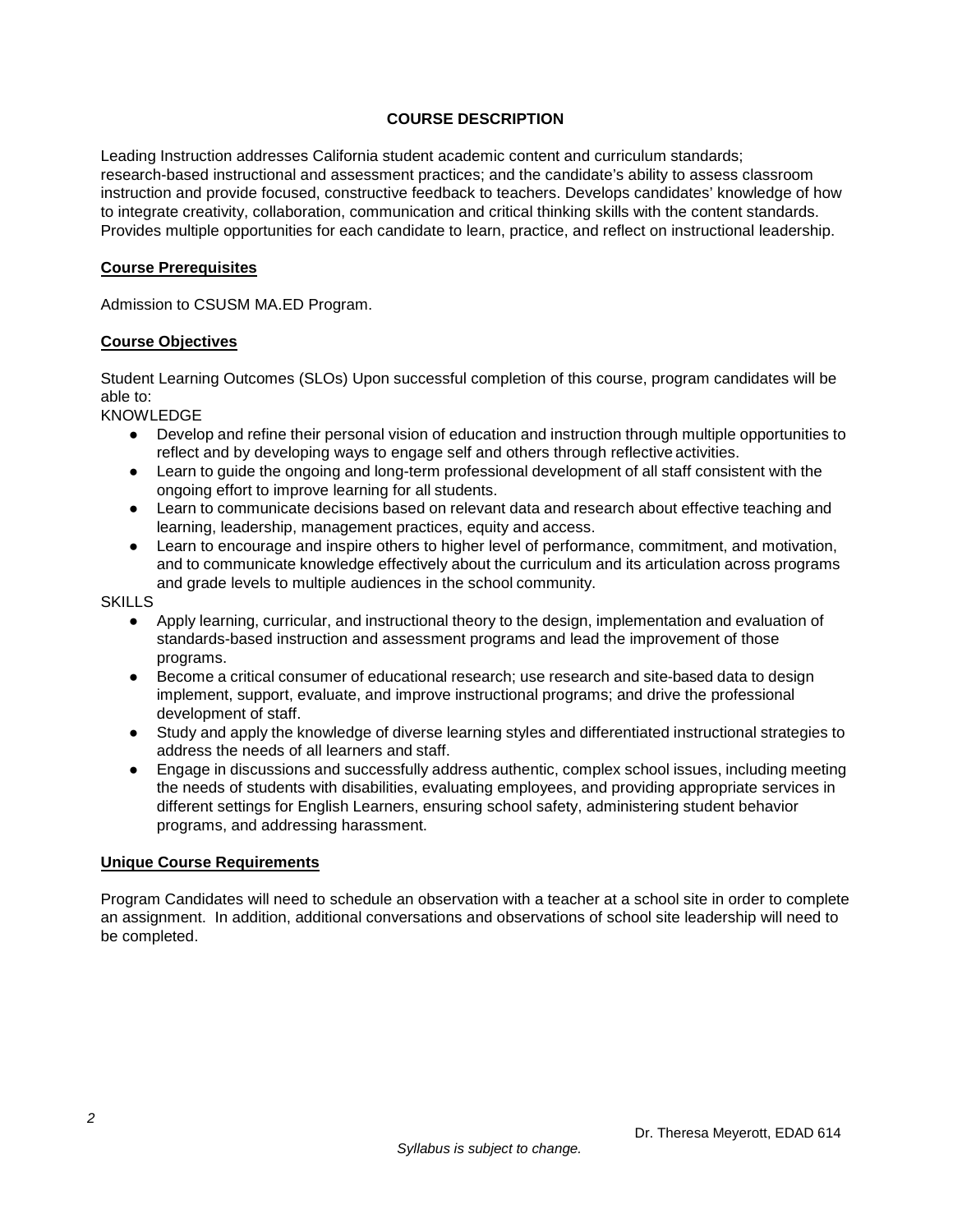## **COURSE & PROGRAM STUDENT LEARNINGOUTCOMES**

## <span id="page-3-1"></span><span id="page-3-0"></span>**MA in Educational Administration Program Student Learning Outcomes (PSLO)**

Students graduating with a Master of Arts in Educational Administration will master the following outcomes:

- 1. Meet the required standards for dispositions for the profession (measured through EDAD 610, EDAD 618A, EDAD 620 surveys)
- 2. Demonstrate proficiency in the California Administrator Performance Expectations (measured through the EDAD 620 digital portfolio)
- 3. Develop and apply research skills to address practice within the candidate's teaching setting (measured through EDAD 618A, EDAD 618B case study and action plan to improve school achievement).
- 4. Analyze and integrate research (EDUC 622, EDUC 698 thesis)

## <span id="page-3-2"></span>**Course Objectives and the California Administrator Performance Expectation (CAPE) 2017**

The course objectives, assignments, and assessments have been aligned with the Commission for Teacher Credentials (CTC) standards for the Preliminary Administrative Services Credential (PASC). This course is designed to help teachers, counselors, and other school leaders seeking a California administrative credential to develop the skills, knowledge, and attitudes necessary to assist schools and district in implementing effective programs for all students. You will be required to formally address the following CAPEs in this course:

- 4. Personal and Professional Learning
- 5. Promoting Effective Curriculum, Instruction, and Assessment
- 6. Supporting Teachers to Improve Practice
- 7. Feedback on Instruction

## <span id="page-3-3"></span>**California Administrator Performance Assessment (CalAPA)**

Beginning July 1, 2019 all California administrative credential candidates must successfully register for, complete, and pass the three cycles of the state-approved California Administrator Performance Assessment (CalAPA) to earn the Preliminary Administrative Services Credential. Candidates receive instruction through class assignments designed to meet the skills and knowledge required of the CalAPA, and complete the CalAPA three cycles during three units of supported field study time. Candidates pay \$425 to the CTC to register for the three cycles/assessments. New information for the 2019-2020 school year is pending at the following website:

[http://www.ctcexams.nesinc.com/TestView.aspx?f=HTML\\_FRAG/CalAPA\\_TestPage.html](http://www.ctcexams.nesinc.com/TestView.aspx?f=HTML_FRAG/CalAPA_TestPage.html)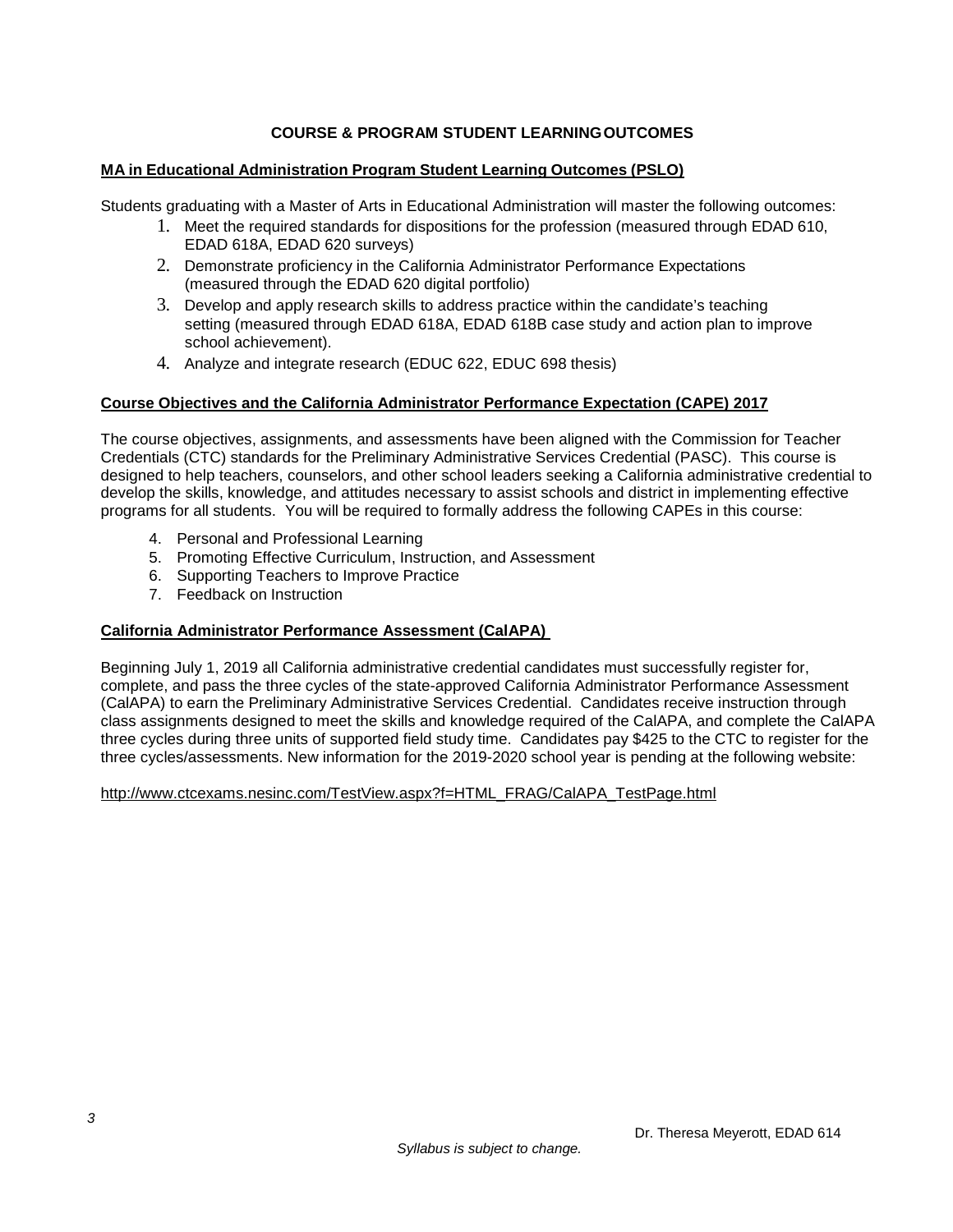## **REQUIRED TEXTS, MATERIALS AND/OR ACCOUNTS**

## <span id="page-4-1"></span><span id="page-4-0"></span>**Required Texts**

Johnson Jr, J. F., Uline, C. L., & Perez, L. G. (2017). *Leadership in America's Best Urban Schools*. Routledge.

WestEd (2015). *Moving leadership standards into everyday work: Descriptions of practice*. San Francisco, CA: WestEd.

#### <span id="page-4-2"></span>**Week Topic Topic Preparation Required**<br>
Week 1 Leadership for 1. Read Leadership in America's Best Urban Leadership for Excellence and **Equity** 1. Read *Leadership in America's Best Urban Schools, 2017 p. 1-15 and p. 77-78.* 2. Review CAPE descriptors. This class will focus on CAPEs 4- 7. 3. Take notes of all resources provided in CC for module 1 to complete a Weekly Reflection based on presentations, readings and CAPEs. 4. Participate in the class by posting your answers to prepared prompts utilizing your notes: Initial post due by Wednesday and responses to fellow team members by Sunday each week. 5. Complete the School Self-Assessment and self-assessment response provided in CC. Turn in to CC by Sunday **10/27**. 6. Pick at least 2 leaders to study as part of your Case Study for this course. **One must be an administrator and one must be in a leadership role but not serving as a formal administrator.** Week 2 | Positive **Transformational Culture** and Access to **Challenging** Curricula for All **Students** *1.* Read Chapter 2 and 3 in *Leadership in America's Best Urban Schools, 2017 p. 20-48.* 2. Review CAPE descriptors. 3. Take notes of all resources provided in CC for module 2 to complete a Weekly Reflection based on presentation, readings and CAPEs. 4. Participate in the class by posting your answers to prepared prompts utilizing your notes: Initial post due by Wednesday and responses to fellow team members by Sunday each week. 5. Complete the School Self-Assessments and self-assessment response provided in CC. Turn in to CC by Sunday **11/03**. 6. Review Instructional Conference Protocol and design/create your understanding of the Instructional Conference. **This 1-2 page summary is due by 12/1.** Week 3 | Effective Instruction Results in Engagement and Mastery *1.* Read Chapter 4 in *Leadership in America's Best Urban Schools, 2017 p. 51-72.* 2. Review CAPE descriptors. 3. Take notes of all resources provided in CC for module 3 to complete a Weekly Reflection based on presentation, readings and CAPEs. 4. Participate in the class by posting your answers to prepared prompts utilizing your notes: Initial post due by Wednesday and responses to fellow team members by Sunday each week. 5. Complete the School Self-Assessment and self-assessment response provided in CC. Turn in to CC by Sunday **11/10**.

## **SCHEDULE/COURSE OUTLINE**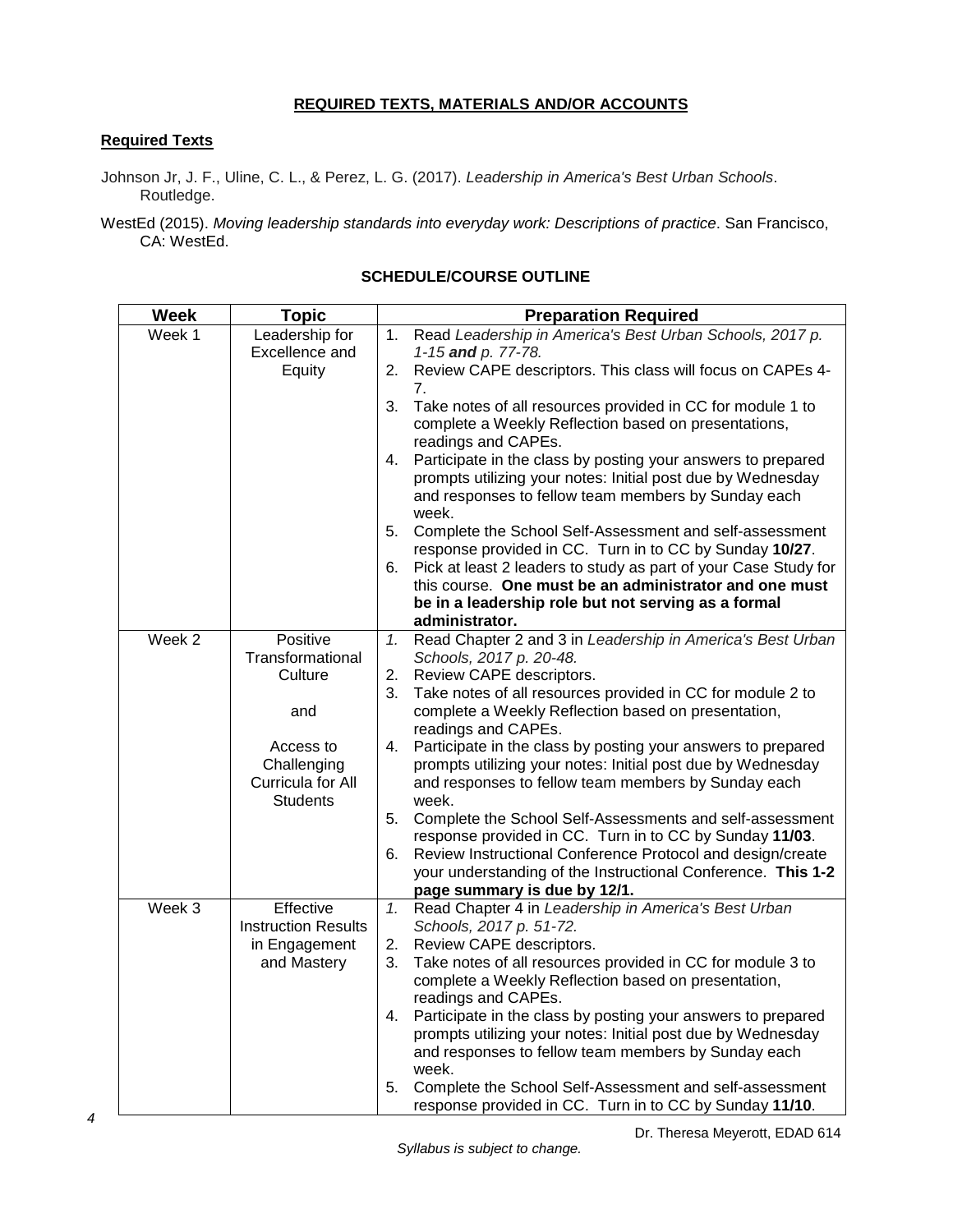| Week 4 | Leadership:               | 1. | Read Chapter 5 in Leadership in America's Best Urban         |
|--------|---------------------------|----|--------------------------------------------------------------|
|        | Influencing               |    | Schools, 2017 p. 79-88.                                      |
|        | Change                    | 2. | Review CAPE descriptors.                                     |
|        |                           | 3. | Take notes of all resources provided in CC for module 4 to   |
|        |                           |    | complete a Weekly Reflection based on presentation,          |
|        |                           |    | readings and CAPEs.                                          |
|        |                           | 4. | Participate in the class by posting your answers to prepared |
|        |                           |    | prompts utilizing your notes: Initial post due by Wednesday  |
|        |                           |    | and responses to fellow team members by Sunday each          |
|        |                           |    | week.                                                        |
|        |                           | 5. | Complete the School Self-Assessment and self-assessment      |
|        |                           |    | response provided in CC. Turn in to CC by Sunday 11/17.      |
| Week 5 | <b>Belief in Capacity</b> | 1. | Read Chapter 6 and 7 in Leadership in America's Best Urban   |
|        | to Improve and            |    | Schools, 2017 p. 92-115.                                     |
|        | Succeed                   | 2. | Review CAPE descriptors.                                     |
|        |                           | 3. | Take notes of all resources provided in CC for module 5 to   |
|        | Roles and                 |    | complete a Weekly Reflection based on presentation,          |
|        | Responsibilities          |    | readings and CAPEs.                                          |
|        |                           | 4. | Participate in the class by posting your answers to prepared |
|        |                           |    | prompts utilizing your notes: Initial post due by Wednesday  |
|        |                           |    | and responses to fellow team members by Sunday each          |
|        |                           |    | week.                                                        |
|        |                           | 5. | Complete the School Self-Assessments and self-assessment     |
|        |                           |    | response provided in CC. Turn in to CC by Sunday 11/24.      |
| Week 6 | <b>Building Capacity</b>  | 1. | Read Chapter 8 in Leadership in America's Best Urban         |
|        | to Succeed                |    | Schools, 2017 p. 118-134.                                    |
|        |                           | 2. | Review CAPE descriptors.                                     |
|        |                           | 3. | Take notes of all resources provided in CC for module 6 to   |
|        |                           |    | complete a Weekly Reflection based on presentation,          |
|        |                           |    | readings and CAPEs.                                          |
|        |                           | 4. | Participate in the class by posting your answers to prepared |
|        |                           |    | prompts utilizing your notes: Initial post due by Wednesday  |
|        |                           |    | and responses to fellow team members by Sunday each          |
|        |                           |    | week.                                                        |
|        |                           | 5. | Complete the School Self-Assessment and self-assessment      |
|        |                           |    | response provided in CC. Turn in to CC by Sunday 12/01.      |
| Week 7 | What type of              | 1. | Read the Epilogue in Leadership in America's Best Urban      |
|        | leader will you be        |    | Schools, 2017 p. 137-143. This section will assist you in    |
|        | as you continue in        |    | completing your Case Study. Please read and                  |
|        | your career?              |    | incorporate into your final Case Study Analysis.             |
| Week 8 | Case Study                | 2. | This week you will be finalizing your case study. You will   |
|        | Analysis                  |    | have an opportunity for personalized meetings with me to     |
|        |                           |    | discuss your project and finalize any questions. Case Study  |
|        |                           |    | is due no later than 12/14.                                  |

# **COURSE REQUIREMENTS AND GRADED COURSE COMPONENTS**

## <span id="page-5-1"></span><span id="page-5-0"></span>**Course Assignments**

All assignments are due on the dates indicated. Assignments must be word-processed and meet APA format requirements. It is expected that all assignments will reflect graduate-level composition and exposition. Use of electronic spelling and grammar checking is encouraged. There are detained guidelines for the Instructional Observation Conference Summary and Leadership Case Study and Reflection in Cougar Courses.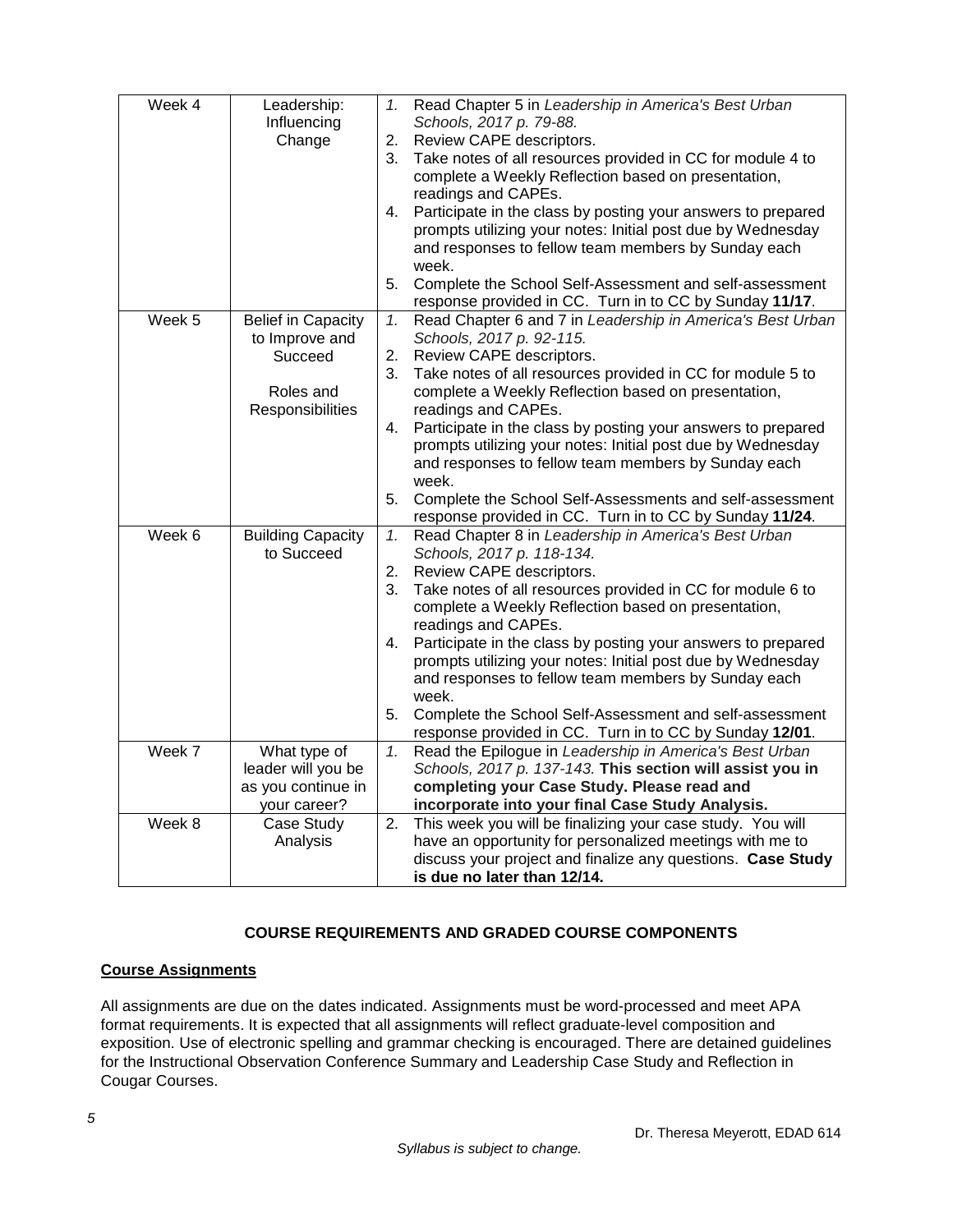## <span id="page-6-0"></span>**Grading Standards**

- 1. **Participation and Engagement (10%):** As a graduate student, you are expected to take an active role in online discussion, assignments, assigned readings and other class activities. The quality of the course rests upon the quality of your preparation and participation. You are expected to be an active online participant. You are expected to post your answers based on textbook and journal readings, video clip prompts and other assignments.
- 2. **Weekly Reflections (30%):** As a part of a professional learning community, you will present key findings from readings, viewings and online post discussions.
- 3. **Instructional Conference Summary (30%**) Using a specific instructional observation and conference format taught online, you will conduct a pre-conference, observe a lesson taught by a colleague in your school (or if not at a site, at a school of your choice), prepare an instructional conference with written feedback for the teacher, and conduct and instructional conference with that teacher on what you observed. You will then reflect on the experience in a 1 - 2 page written summary. A detailed description of the expectations for this assignment will be posted online in Cougar Courses.
- 4. **Leadership Practices Case Study (30%):** Using the *Leadership in America's Best Urban Schools* (2017), you will write an 8 -10 page case study of a leader you choose to study. This paper will include an introductory description of the leader(s), followed by a detailed description of their leadership practices aligned to the teachings in *Leadership in America's Best Urban Schools (2017)* and support from *Moving Leadership Standards into Everyday Work: Descriptions of Practice* (2015). The paper will also include a personal reflection of what you have learned about your own leadership as it relates to our readings and your personal goals for the future. A detailed description of the expectations for this assignment will be posted online in Cougar Courses.

Candidates will be graded on class participation and engagement (10 points), weekly reflections (30 points), Instructional Conference Summary (30 points), and Leadership Practice Case Study (30 points). The total possible grade points are 100. The grading scale is as follows:

**Scale:**  $93-100% = A$  $90-92% = A$  $87-89% = B+$ 83-87% = B  $80 - 82\% = B$ Below  $80\% = C$  or below

All assignments are posted by candidates and are graded by faculty in Cougar Courses.

Assignments are given based on expectations of "mastery" of the content and academic format for the assignments. Based on the instructor's early grading feedback, students may make improvements on assignments and may resubmit an assignment for additional grade consideration before the deadline date.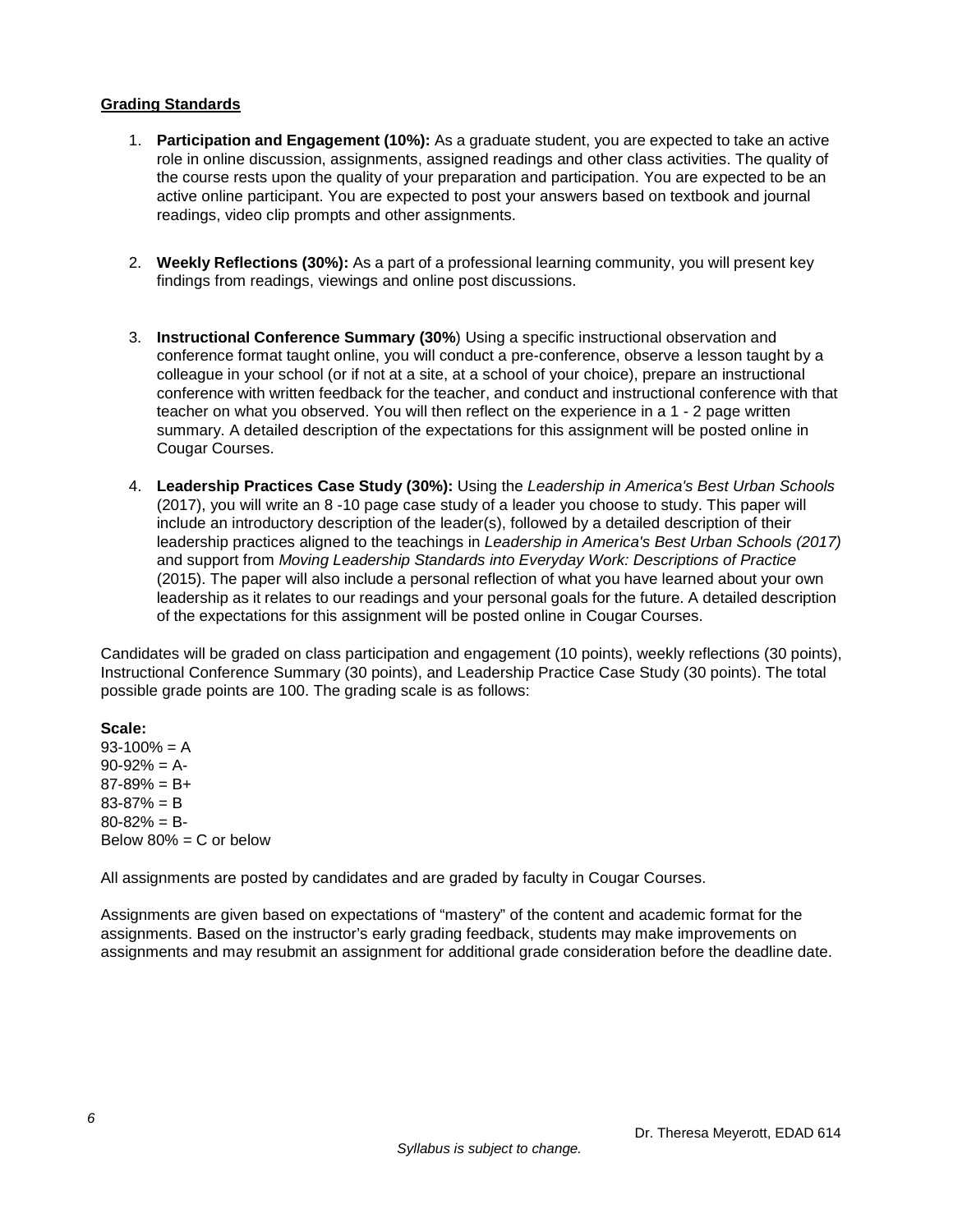## **GENERAL CONSIDERATIONS**

## <span id="page-7-1"></span><span id="page-7-0"></span>**CSUSM Academic Honesty Policy**

Students will be expected to adhere to standards of academic honesty and integrity, as outlined in the Student Academic Honesty Policy. All assignments must be original work, clear and error-free. All ideas/material that are borrowed from other sources must have appropriate references to the original sources. Any quoted material should give credit to the source and be punctuated accordingly.

Academic Honesty and Integrity: Students are responsible for honest completion and representation of their work. Your course catalog details the ethical standards and penalties for infractions. There will be zero tolerance for infractions. If you believe there has been an infraction by someone in the class, please bring it to the instructor's attention. The instructor reserves the right to discipline any student for academic dishonesty, in accordance with the general rules and regulations of the university. Disciplinary action may include the lowering of grades and/or the assignment of a failing grade for an exam, assignment, or the class as a whole.

Incidents of Academic Dishonesty will be reported to the Dean of Students. Sanctions at the University level may include suspension or expulsion from the University.

Refer to the full Academic Honesty Policy at: [http://www.csusm.edu/policies/active/documents/Academic\\_Honesty\\_Policy.html](http://www.csusm.edu/policies/active/documents/Academic_Honesty_Policy.html)

## <span id="page-7-2"></span>**Plagiarism**

As an educator, it is expected that each candidate (course participant) will do his/her own work, and contribute equally to group projects and processes. Plagiarism or cheating is unacceptable under any circumstances. If you are in doubt about whether your work is paraphrased or plagiarized see the Plagiarism Prevention for Students website [http://library.csusm.edu/plagiarism/index.html.](http://library.csusm.edu/plagiarism/index.html) If there are questions about academic honesty, please consult the University catalog.

## <span id="page-7-3"></span>**Students with Disabilities Requiring Reasonable Accommodations**

Students with disabilities who require reasonable accommodations must be approved for services by providing appropriate and recent documentation to the Office of Disabled Student Services (DSS). This office is in Craven Hall 4300, contact by phone at (760) 750-4905, or TTY (760) 750-4909. Students authorized by DSS to receive reasonable accommodations should meet with their instructor during office hours or, in order to ensure confidentiality, in a more private setting.

## <span id="page-7-4"></span>**Credit Hour Policy Statement**

Per the University Credit Hour Policy:

● Candidates are expected to spend a minimum of two hours outside of the classroom each week for each unit of credit engaged in learning. For this three-unit class, that equals 6 hours of class time and 12 hours of work outside of the class for the 8 weeks of the session. This is 18 hours a week between class and homework.

## <span id="page-7-5"></span>**All University Writing Requirement**

This course meets the university requirements of 2500 words. Students are expected to write at the graduate studies level. Specific required writing assignments are explained in the course assignments section.